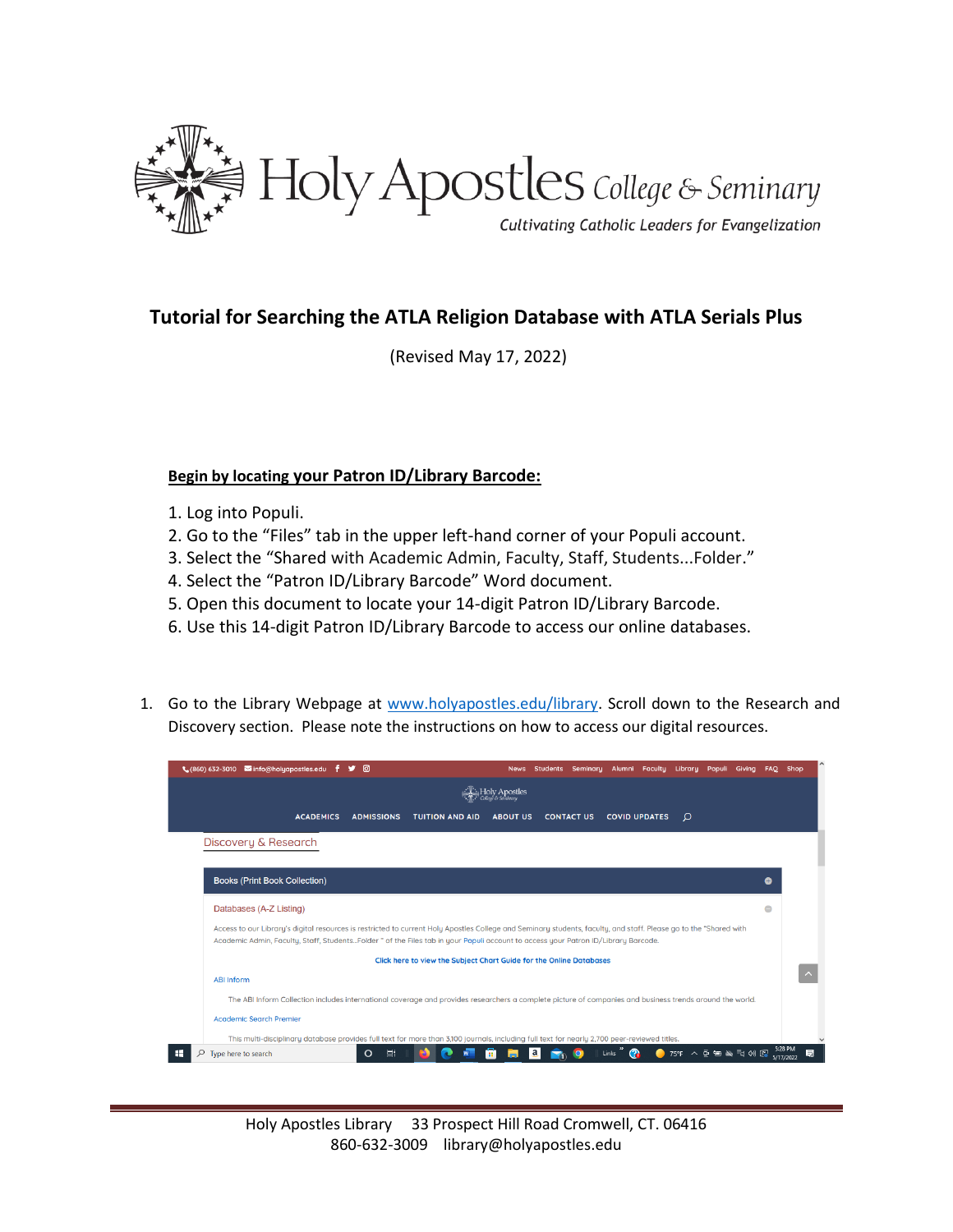2. Select Databases (A-Z Listing). Click on the ATLA Religion Database with ATLA Serials.



3. Enter your 14-digit Patron ID/Library Barcode in the appropriate box. You may also sign in with your Holy Apostles Gmail account.

|                              |               | <b>EBSCO</b>                                                                                                          | <b>EBSCO Support Site</b>                                                                                                |
|------------------------------|---------------|-----------------------------------------------------------------------------------------------------------------------|--------------------------------------------------------------------------------------------------------------------------|
|                              |               |                                                                                                                       |                                                                                                                          |
|                              |               |                                                                                                                       |                                                                                                                          |
|                              |               | Sign In                                                                                                               |                                                                                                                          |
|                              |               | Please contact your library administrator to obtain a<br>Patron ID                                                    |                                                                                                                          |
|                              |               | G<br>Sign in with Google                                                                                              |                                                                                                                          |
|                              |               | O <sub>I</sub>                                                                                                        |                                                                                                                          |
|                              |               | <b>Patron ID</b>                                                                                                      |                                                                                                                          |
|                              |               |                                                                                                                       |                                                                                                                          |
|                              |               | Sign In                                                                                                               |                                                                                                                          |
|                              |               | Important User Information: Remote access to EBSCO's<br>databases is permitted to patrons of subscribing institutions |                                                                                                                          |
| H<br>$O$ Type here to search | $\circ$<br>買i | Links <sup>"</sup><br>a<br>o<br>×<br>E'n,                                                                             | 5:34 PM<br>$\bigcirc$ 75°F $\land$ $\odot$ to $\blacktriangle$ $\exists$ $\uparrow$ $\uparrow$ $\odot$<br>局<br>5/17/2022 |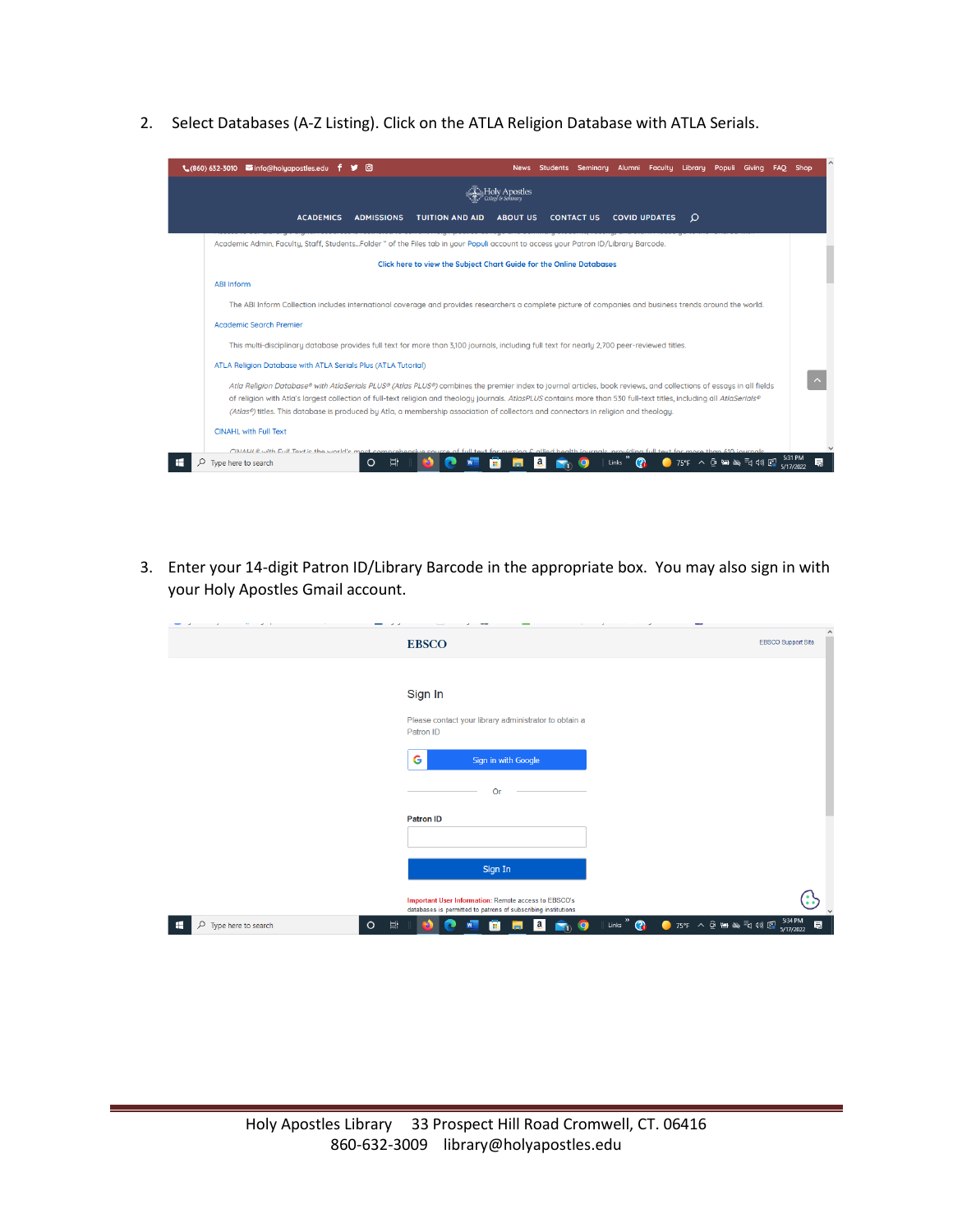4. Once you have logged into ATLA, you will see the Basic search screen with the EBSCOhost symbol to indicate you have entered the EBSCO platform. The name of the database you are searching will be printed above the single Basic search box.

| <b>New Search</b> | <b>Scriptures</b>   | Thesaurus | Publications | More v<br>Images                                                     |                                                                                                                           | Sign In                                                                                 | Folder | Preferences   | Languages v | Link to 24/7 Chat Box               | Help |
|-------------------|---------------------|-----------|--------------|----------------------------------------------------------------------|---------------------------------------------------------------------------------------------------------------------------|-----------------------------------------------------------------------------------------|--------|---------------|-------------|-------------------------------------|------|
|                   |                     |           |              |                                                                      |                                                                                                                           |                                                                                         |        |               |             | HOLY APOSTLES<br>COLLEGE & SEMINARY |      |
|                   |                     |           |              |                                                                      |                                                                                                                           |                                                                                         |        |               |             |                                     |      |
|                   |                     |           |              |                                                                      | <b>EBSCOhost</b>                                                                                                          |                                                                                         |        |               |             |                                     |      |
|                   |                     |           |              | Enter any words to find books, journals and more<br>Search Options > | Searching: Atla Religion Database with AtlaSerials PLUS   Choose Databases<br>Basic Search Advanced Search Search History | $\boxed{\mathbf{x}}$                                                                    | Search | $\circled{?}$ |             |                                     |      |
|                   |                     |           |              | S App Store                                                          | GETITON<br><b>Google Play</b>                                                                                             | EBSCO Connect   Privacy Policy   A/B Testing   Terms of Use   Copyright   Cookie Policy |        |               |             |                                     |      |
|                   |                     |           |              |                                                                      | @ 2022 EBSCO Industries, Inc. All rights reserved.                                                                        |                                                                                         |        |               |             |                                     |      |
| Q                 | Type here to search |           |              | Ξi<br>$\circ$                                                        | ā<br>ы<br>ಾ<br>W<br>a                                                                                                     | a <br><b>R</b> <sub>0</sub> <sup>9</sup>                                                |        |               |             |                                     | 見    |

5. At the Basic Search screen, click on the Advanced Search button, located beneath the search box. The new screen will have three search boxes.

| $\bullet$             | Searching: Atla Religion Database with AtlaSerials PLUS   Choose Databases |                |                                                |                                                  |  | HOLY APOSTLES |  |
|-----------------------|----------------------------------------------------------------------------|----------------|------------------------------------------------|--------------------------------------------------|--|---------------|--|
| <b>EBSCOhost</b>      |                                                                            |                | Select a Field (optional) =                    | Search                                           |  |               |  |
|                       | $AND -$                                                                    |                | Select a Field (optional) $\blacktriangledown$ | $Clear$ $(2)$                                    |  |               |  |
|                       | $AND -$                                                                    |                | Select a Field (optional) *                    | $\bigoplus$                                      |  |               |  |
|                       |                                                                            |                |                                                |                                                  |  |               |  |
|                       | Basic Search Advanced Search                                               | Search History |                                                |                                                  |  |               |  |
| <b>Search Options</b> |                                                                            |                |                                                |                                                  |  |               |  |
|                       |                                                                            |                |                                                |                                                  |  | <b>Reset</b>  |  |
|                       | <b>Search Modes and Expanders</b>                                          |                |                                                |                                                  |  |               |  |
|                       | Search modes ?                                                             |                | <b>Apply related words</b>                     |                                                  |  |               |  |
|                       | Boolean/Phrase<br>Find all my search terms                                 |                | □                                              | Also search within the full text of the articles |  |               |  |
|                       | Find any of my search terms<br>SmartText Searching Hint                    |                | ⊽                                              |                                                  |  |               |  |
|                       |                                                                            |                | Apply equivalent subjects<br>⊽                 |                                                  |  |               |  |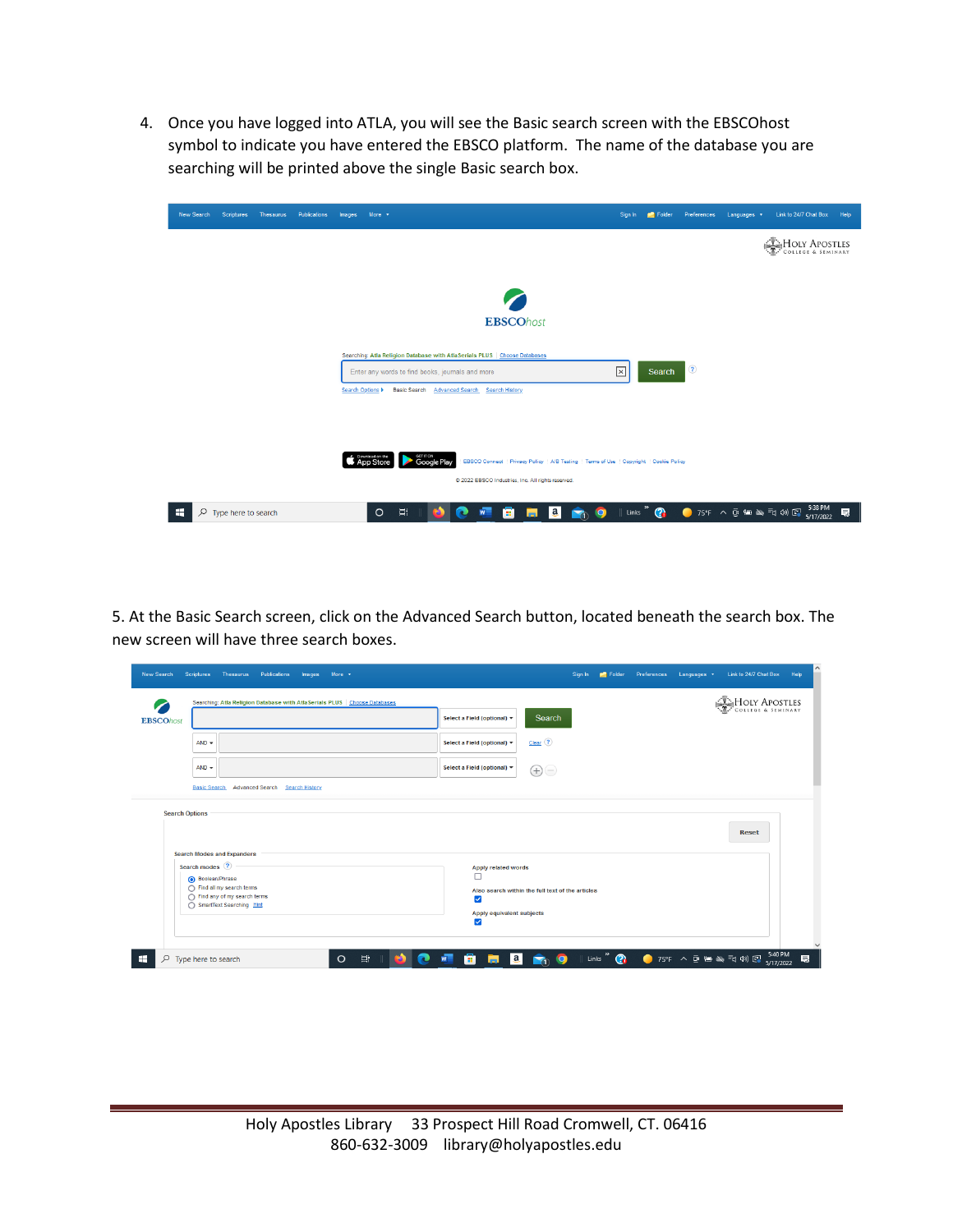6. At the Advanced Search Screen, type in your search terms. You may type a different term in each box. You may also add another search box by clicking on the " + "sign at the right of the third box.

| <b>New Search</b><br>$\bullet$ | Scriptures<br>Thesaurus<br>Publications<br>More v<br>Images<br>Searching: Atla Religion Database with AtlaSerials PLUS   Choose Databases                      | Link to 24/7 Chat Box<br>Preferences<br>Languages v<br>Help<br>Folder<br>Sign In<br>HOLY APOSTLES                                                                                                                                    |
|--------------------------------|----------------------------------------------------------------------------------------------------------------------------------------------------------------|--------------------------------------------------------------------------------------------------------------------------------------------------------------------------------------------------------------------------------------|
| <b>EBSCOhost</b>               |                                                                                                                                                                | ". COLLEGE & SEMINARY<br>Search<br>Select a Field (optional) *                                                                                                                                                                       |
|                                | $AND -$                                                                                                                                                        | $Clear$ $(?)$<br>Select a Field (optional) =                                                                                                                                                                                         |
|                                | $AND -$                                                                                                                                                        | Select a Field (optional) =<br>$\bigoplus \bigoplus$                                                                                                                                                                                 |
| <b>Search Options</b>          | <b>Search Modes and Expanders</b><br>Search modes ?<br>Boolean/Phrase<br>find all my search terms<br>◯ Find any of my search terms<br>SmartText Searching Hint | <b>Reset</b><br><b>Apply related words</b><br>п<br>Also search within the full text of the articles<br>$\overline{\checkmark}$<br>Apply equivalent subjects<br>⊽                                                                     |
| æ                              | $\circ$<br>Ξi<br>$\varphi$ Type here to search                                                                                                                 | $\sim$<br>5:40 PM<br>Links <sup>"</sup><br>$\bigcirc$ 75°F $\land$ $\odot$ $\cong$ $\cong$ $\exists$ <sub>1</sub> $\rightsquigarrow$ $\boxdot$<br>ê<br> a <br>見<br><b>R</b> <sub>0</sub> <sup>(0</sup> )<br><b>Inch</b><br>5/17/2022 |

7. In the following example, we have typed three different search terms in our quest to find articles by or about Pope John Paul II regarding faith and reason. We kept the search fields "all text." This search has resulted in 7,150 citations.

| <b>EBSCOhost</b>                                                        | faith                     |                              | Searching: Atla Religion Database with Atla Serials PLUS   Choose Databases                                                                                                                                                                                                     | TX All Text ▼      | Search      |                                                      | HOLY APOSTLES   |
|-------------------------------------------------------------------------|---------------------------|------------------------------|---------------------------------------------------------------------------------------------------------------------------------------------------------------------------------------------------------------------------------------------------------------------------------|--------------------|-------------|------------------------------------------------------|-----------------|
|                                                                         | $AND -$                   | reason                       |                                                                                                                                                                                                                                                                                 | TX All Text ▼      | $Clear$ (?) |                                                      |                 |
|                                                                         | $AND -$                   | John Paul II                 |                                                                                                                                                                                                                                                                                 | TX All Text $\tau$ | $\bigoplus$ |                                                      |                 |
| <b>Refine Results</b>                                                   | <b>Basic Search</b>       | <b>Advanced Search</b>       | Search History ><br>Search Results: 1 - 10 of 7,150                                                                                                                                                                                                                             |                    |             | Page Options $\star$<br>Share $\star$<br>Relevance v | Search DPLA +   |
| <b>Current Search</b><br>Boolean/Phrase:                                |                           |                              | 1. Aeterni Patris i Fides et ratio: Rola i znaczenie filozofii w kontekście dyskusji miedzy wiarą i<br>rozumem                                                                                                                                                                  |                    |             | $\overline{D}$<br>$\Theta$                           | $D$ $P$ $L$ $A$ |
| TX faith AND TX reason AND TX<br>John Paul II                           |                           |                              | By: Zieliński, Jacek. Source: Wrocławski Przegląd Teologiczny, 27 no 1 2019, p 123-149. Publication Type: Article<br>m<br>Subjects: Catholic Church Pope (1878-1903 : Leo XIII). . Aeterni Patris; Catholic Church Pope (1978-2005 : John Paul II). . Fides et ratio; Faith and |                    |             | faith AND reason AND John Pau                        |                 |
| <b>Expanders</b><br>Also search within the full<br>text of the articles | Apply equivalent subjects | $\mathbf{x}$<br>$\mathbf{x}$ | reason; Philosophy and Christianity<br>Academic<br>PDF Full Text (3020879 bytes)<br>Journal                                                                                                                                                                                     |                    |             |                                                      |                 |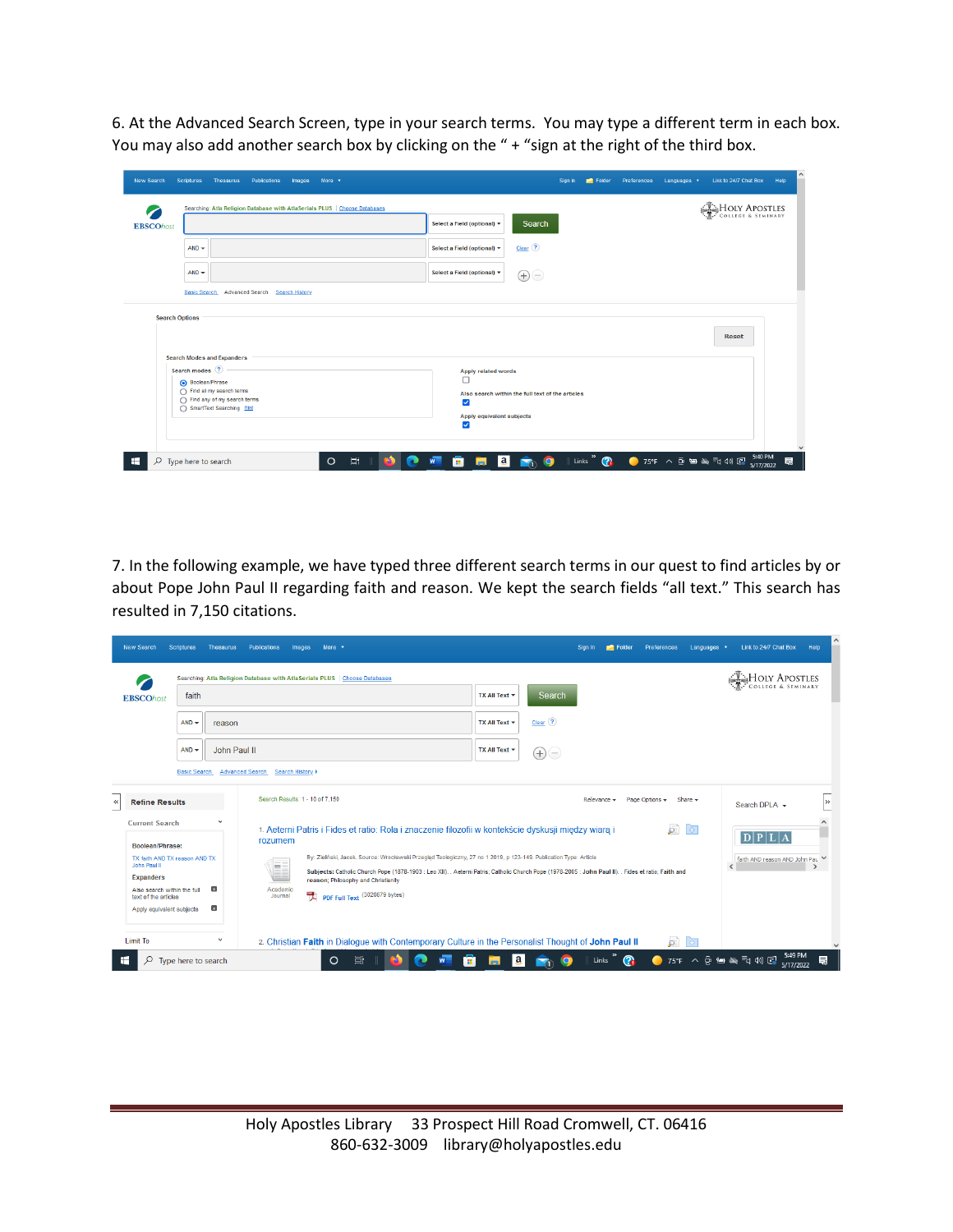8. For more precision, you may change the search fields. In this example, we changed the fields to "subject" for both faith and reason. We kept John Paul II "all text" to locate articles both by JPII and about JPII. This search resulted in 263 citations.

| <b>New Search</b>                                                                                                                                                                                                                | <b>Scriptures</b>              | <b>Thesaurus</b>                             | More $\sqrt{ }$<br><b>Publications</b><br>Images                                                                                                                                                                                                                                                                                                                                                                                                       | Sign In     | Folder                 | Preferences                | Languages v                     | Link to 24/7 Chat Box<br>Help                                               |
|----------------------------------------------------------------------------------------------------------------------------------------------------------------------------------------------------------------------------------|--------------------------------|----------------------------------------------|--------------------------------------------------------------------------------------------------------------------------------------------------------------------------------------------------------------------------------------------------------------------------------------------------------------------------------------------------------------------------------------------------------------------------------------------------------|-------------|------------------------|----------------------------|---------------------------------|-----------------------------------------------------------------------------|
| faith<br><b>EBSCOhost</b><br>$AND -$<br>reason                                                                                                                                                                                   |                                |                                              | Searching: Atla Religion Database with AtlaSerials PLUS   Choose Databases<br>Search<br>SU Subjects $\tau$<br>$Clear$ $(?)$<br>SU Subjects -                                                                                                                                                                                                                                                                                                           |             |                        |                            |                                 | HOLY APOSTLES<br>COLLEGE & SEMINARY                                         |
|                                                                                                                                                                                                                                  | $AND -$<br><b>Basic Search</b> |                                              | John Paul II<br>Select a Field (optional) ▼<br>$\bigoplus\bigodot$<br>Advanced Search Search History >                                                                                                                                                                                                                                                                                                                                                 |             |                        |                            |                                 |                                                                             |
| <b>Refine Results</b><br>$\ll$<br><b>Current Search</b><br>Boolean/Phrase:<br>SU faith AND SU reason AND<br>John Paul II<br><b>Expanders</b><br>Also search within the full<br>text of the articles<br>Apply equivalent subjects |                                | $\checkmark$<br>$\mathbf{x}$<br>$\mathbf{x}$ | Search Results: 1 - 10 of 263<br>1. The Main Aspects of John Paul II's Encyclical Fides et ratio in the Current Historical and<br><b>Theological Environment</b><br>By: Kopiec, Maksim Adam. Source: Wrocławski Przegląd Teologiczny, 28 no 1 2020, p 109-131. Publication Type: Article<br>m<br>Subjects: Catholic Church Pope (1978-2005 : John Paul II). . Fides et ratio; Faith and reason<br>PDF Full Text (2975505 bytes)<br>Academic<br>Journal | Relevance v |                        | Page Options -<br>$\sigma$ | Share $\star$<br>$\overline{+}$ | $\rightarrow$<br>Search DPLA -<br>$D$ $PL$<br>faith AND reason AND John Pau |
| <b>Limit To</b><br>æ<br>Q                                                                                                                                                                                                        | Type here to search            | $\checkmark$                                 | 2. DVA KRILA LJUDSKOG DUHA: CRTICE U POVODU DVADEST GODINA FIDES ET RATIO<br> a <br>Ħ<br>$\circ$<br>O<br>m<br>m.<br><b>M</b>                                                                                                                                                                                                                                                                                                                           |             | Links $\sum_{i=1}^{N}$ | $\sqrt{2}$                 | $\Theta$                        | 5:47 PM<br>75°F へ @ 轴 & iq (1) 图<br>最<br>5/17/2022                          |

9. To limit your results further, go to the left side of your screen under "Limit to" by checking the boxes in front of:

## [Limit To](http://eds.a.ebscohost.com/ehost/resultsadvanced?vid=9&sid=b519eb53-e893-4e70-8213-e9b3ccf6dd32%40sdc-v-sessmgr06&bquery=TX+knowing+god+AND+TX+nature&bdata=JmRiPWxzZGFyJnR5cGU9MSZzaXRlPWVob3N0LWxpdmUmc2NvcGU9c2l0ZQ%3d%3d)

- $\overline{\mathsf{P}}$  Full Text
- $\blacksquare$  Scholarly (Peer Reviewed) Journals
- $\Box$  Open Access

Limit next by Source Type by checking Academic Journals

## [Limit by Source Type](http://eds.a.ebscohost.com/ehost/resultsadvanced?vid=9&sid=b519eb53-e893-4e70-8213-e9b3ccf6dd32%40sdc-v-sessmgr06&bquery=TX+knowing+god+AND+TX+nature&bdata=JmRiPWxzZGFyJnR5cGU9MSZzaXRlPWVob3N0LWxpdmUmc2NvcGU9c2l0ZQ%3d%3d)

- $\Box$  All Results
- $\overline{\triangledown}$  Academic Journals
- $\square$  Reviews